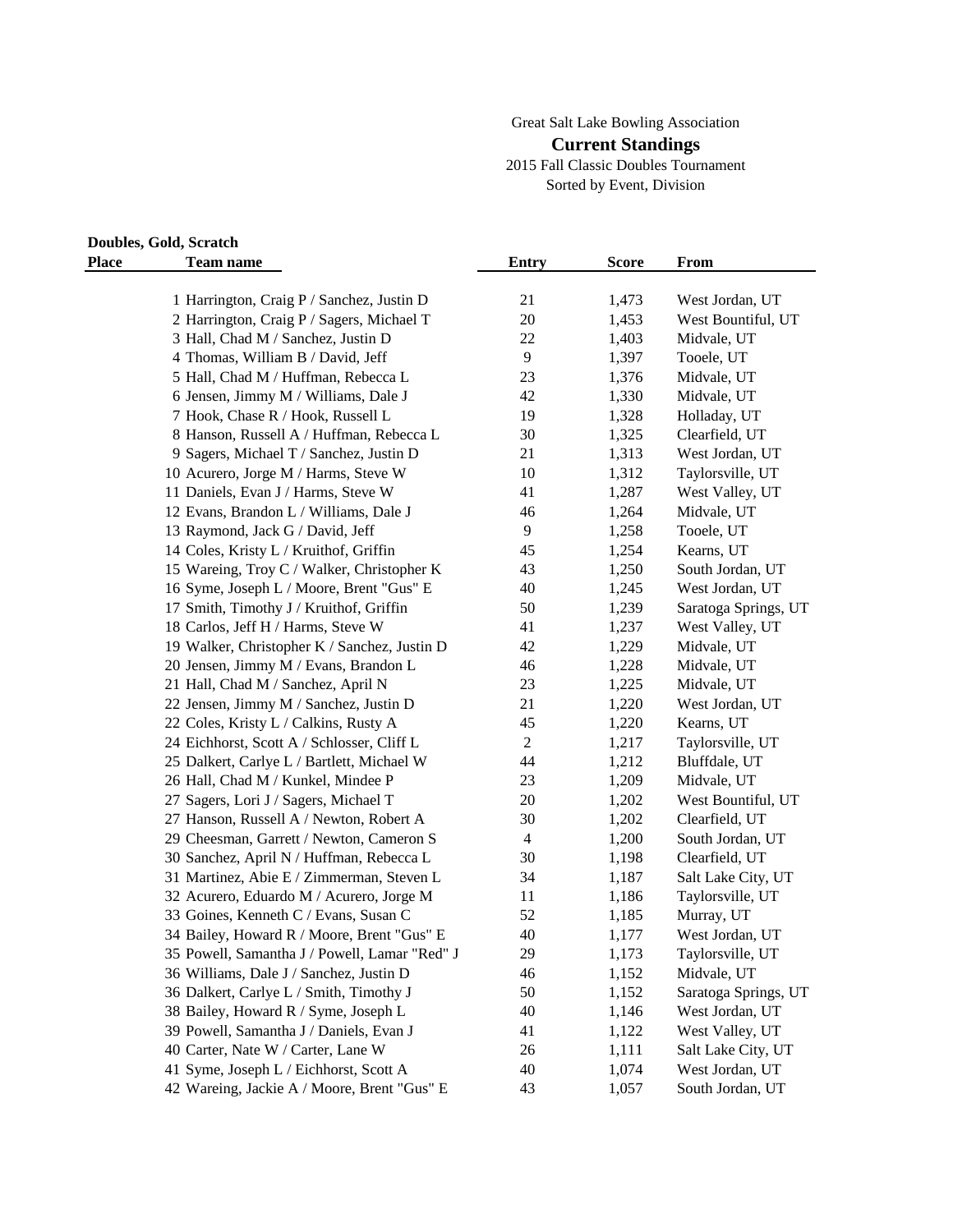#### **Doubles, Silver, Scratch Place Team name Entry Score From**

| т санн нашс                               | тани у | ouu   | т гонг                |
|-------------------------------------------|--------|-------|-----------------------|
|                                           |        |       |                       |
| 1 Wareing, Jackie A / Wareing, Troy C     | 43     | 1,320 | South Jordan, UT      |
| 2 Grant, Michael L / Parry, Scott K       | 12     | 1,302 | Lake Point, UT        |
| 3 Lewis, Matthew / Lund, Randy R          | 28     | 1,268 | Murray, UT            |
| 4 Haymes, Holly M / Haymes, Jeramy S      | 14     | 1,184 | Salt Lake City, UT    |
| 5 Montague, Maurie E / Huffman, Rebecca L | 30     | 1,161 | Clearfield, UT        |
| 6 Fest, Michelle K / Capello, Casey L     | 54     | 1,134 | Salt Lake City, UT    |
| 7 Lewis, Matthew / Carlos, Jeff H         | 36     | 1,133 | Sandy, UT             |
| 8 Pullman, Karen / Kunkel, Mindee P       | 51     | 1,129 | Sandy, UT             |
| 9 Lund, Randy R / Carlos, Jeff H          | 28     | 1,121 | Murray, UT            |
| 10 McNeilly, Velma J / McNeilly, David L  | 3      | 1,105 | Sandy, UT             |
| 11 Fest, Patty / Hansen, Matthew          | 24     | 1,097 | Cottwood Heights, UT  |
| 12 Madrid, Marnye A / Madrid, Frank E     | 18     | 1,091 | South Jordan, UT      |
| 13 Fest, Patty / Lloyd, Carolee           | 16     | 1,089 | Sandy, UT             |
| 14 Madrid, Marnye A / Wade, Debbie S      | 17     | 1,072 | South Jordan, UT      |
| 15 Denos, James D / Huang, Peter          | 48     | 1,067 | Cottonwood Heights, I |

#### **Doubles, Bronze, Scratch Place Team name**

| 1 Jensen, Anthony G / Lund, Randy R   |
|---------------------------------------|
| 2 Jensen, Anthony G / Lewis, Matthew  |
| 3 Lund, Randy R / Clelland, Lanny M   |
| 4 Jones, Carmen L / Jones, Michael E  |
| 5 Willie, Jesse L / Sirewop, Timothy  |
| 6 Jensen, Anthony G / Taylor, Gary W  |
| 7 Huffman, Ben / Dallon, Hackford     |
| 8 Losee, Marilyn A / Sanchez, April N |
| 9 Taylor, Gary W / Lund, Randy R      |
| 10 Badham, Julie A / Smith, WendySue  |
| 11 Newman, Dan L / Overbay, R. Lynn   |
| 12 Hackford, Wayland / Harkford, Alan |
| 13 Green, Anna M / Madrid, Marnye A   |
| 14 Green, Anna M / Poulson, Julie A   |
| 15 Knight, Willie / Sirewop, Timothy  |

## **Doubles, Iron, Scratch**

| <b>Place</b> | <b>Team name</b>                            | Entry | <b>Score</b> | From              |
|--------------|---------------------------------------------|-------|--------------|-------------------|
|              | 1 Myrick, Wendell / Willie, Jesse L         | 32    | 1,199        | Altamont, UT      |
|              | 2 Lewis, Matthew / Taylor, Gary W           | 36    | 1,191        | Sandy, UT         |
|              | 3 Harper, Ted H / Collins, Ali L            | 49    | 1,124        | Bear River, WY    |
|              | 4 Howard, Carilyn / Howard, Cody R          | 53    | 1,066        | Midvale, UT       |
|              | 5 Lund, Becky / Lund, Randy R               | 28    | 1,024        | Murray, UT        |
|              | 6 Myore, Eva R / Myrick, Wendell            | 32    | 956          | Altamont, UT      |
|              | 7 Dudley, Lisa M / Willie, Jesse L          | 32    | 924          | Altamont, UT      |
|              | 8 Christensen, Kira M / Christensen, Lyal D | 5     | 918          | Lehi, UT          |
|              | 9 Dudley, Lisa M / Knight, Willie           | 31    | 911          | Fort Duchesne, UT |
|              | 10 Boronda, Paula J / Losee, Marilyn A      | 39    | 889          | West Valley, UT   |
|              | 11 Nelson, Maureen / Miller, Beverly J      | 47    | 828          | Sandy, UT         |

| onze, Scratch                         |       |              |                      |
|---------------------------------------|-------|--------------|----------------------|
| <b>Team name</b>                      | Entry | <b>Score</b> | From                 |
|                                       |       |              |                      |
| 1 Jensen, Anthony G / Lund, Randy R   | 27    | 1,205        | Midvale, UT          |
| 2 Jensen, Anthony G / Lewis, Matthew  | 27    | 1,199        | Midvale, UT          |
| 3 Lund, Randy R / Clelland, Lanny M   | 28    | 1,135        | Murray, UT           |
| 4 Jones, Carmen L / Jones, Michael E  | 7     | 1,110        | West Valley City, UT |
| 5 Willie, Jesse L / Sirewop, Timothy  | 31    | 1,100        | Fort Duchesne, UT    |
| 6 Jensen, Anthony G / Taylor, Gary W  | 15    | 1,091        | Midvale, UT          |
| 7 Huffman, Ben / Dallon, Hackford     | 6     | 1,089        | Lapoint, UT          |
| 8 Losee, Marilyn A / Sanchez, April N | 30    | 1,071        | Clearfield, UT       |
| 9 Taylor, Gary W / Lund, Randy R      | 28    | 1,064        | Murray, UT           |
| 10 Badham, Julie A / Smith, WendySue  | 38    | 1,044        | Centerville, UT      |
| 11 Newman, Dan L / Overbay, R. Lynn   | 25    | 1,016        | Sandy, UT            |
| 12 Hackford, Wayland / Harkford, Alan | 8     | 1,006        | Lapoint, UT          |
| 13 Green, Anna M / Madrid, Marnye A   | 35    | 962          | Salt Lake City, UT   |
| 14 Green, Anna M / Poulson, Julie A   | 35    | 956          | Salt Lake City, UT   |
| 15 Knight, Willie / Sirewop, Timothy  | 31    | 944          | Fort Duchesne, UT    |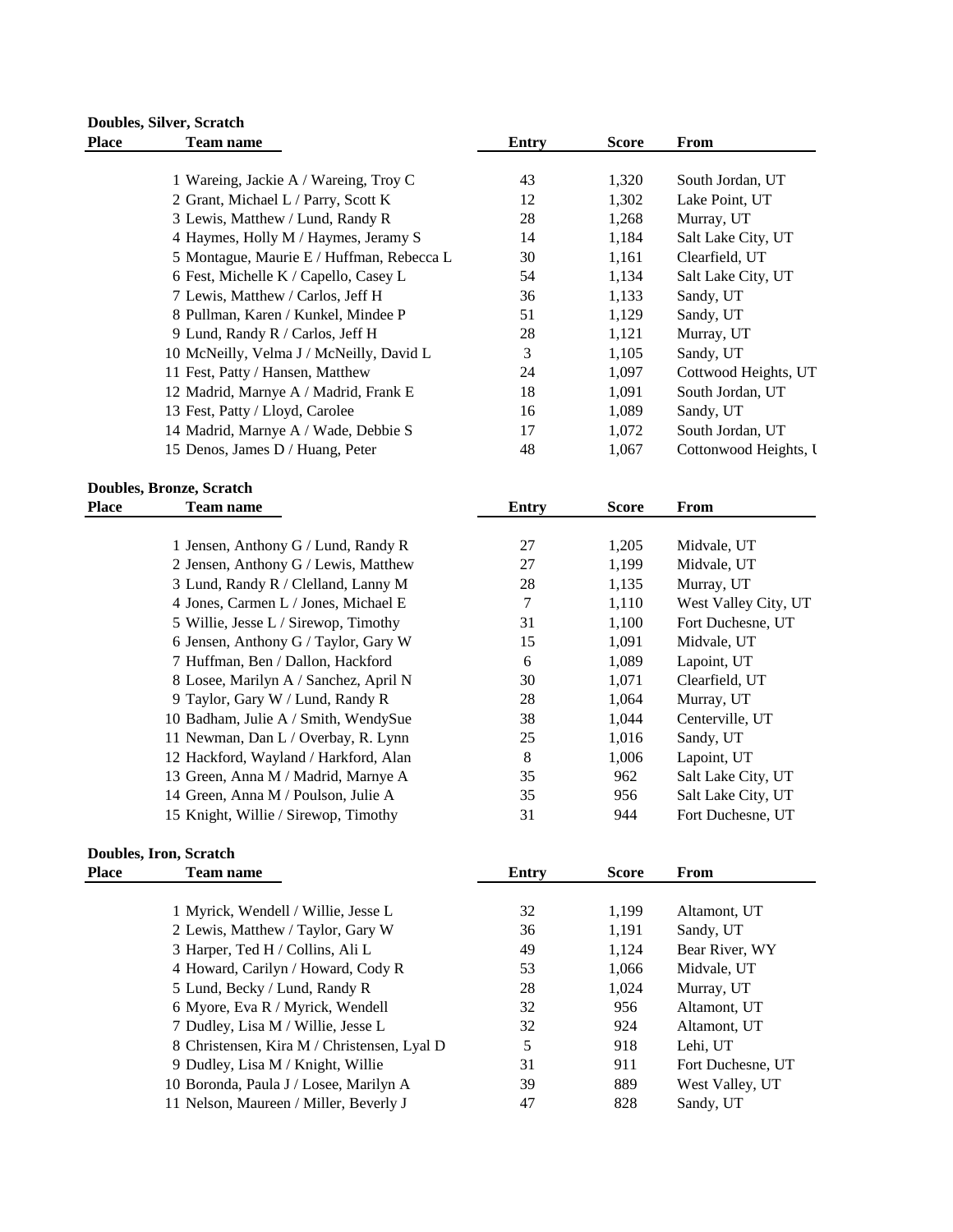12 Dudley, Lisa M / Myore, Eva R 33 819 Altamont, UT